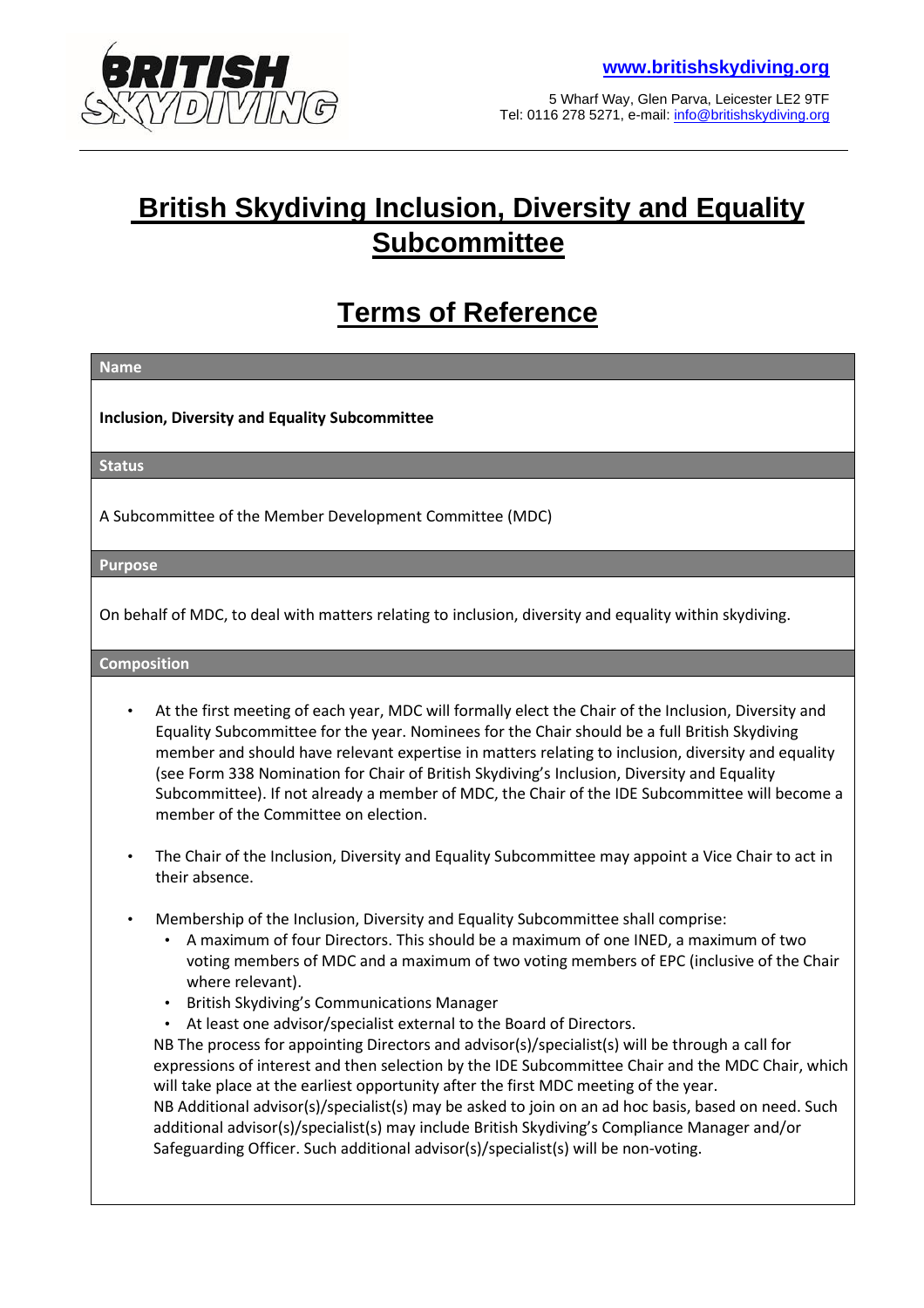#### **Voting**

While voting is unlikley given the remit of the Subcommittee, if a vote is required, the following quorum and voting procedures will be in place:

- The quorum is four members, each eligible to vote, at the time, on the item(s) under consideration.
- Voting members consist of the Chair, a maximum of four Directors, the Communications Manager, and at least one additional advisor/specialist.
- No other British Skydiving staff, Directors or external partners have voting rights unless acting as proxy for a voting member, by agreement of the Chair.
- British Skydiving rules for proxy votes apply.
- Motions carry by a simple majority.
- The Chair has a second or casting vote in a tie.
- Conflicts of interest will be managed by the Chair.
- Where these voting rights are disputed the Chair will decide on their validity.

British Skydiving rules for proxy votes apply, viz: A vote by proxy is the right of a voting member of the Subcommittee to exercise their vote on any motion which, from the agenda or papers for the meeting they know, or may reasonably expect, will arise. The absent Member has the right to appoint the Chair of the meeting as their proxy to cast their vote at the meeting. The proxy vote must be made in writing, which includes fax or e-mail from a recognised or verifiable e-mail address of the voting Member. The Chair of the meeting is then duly obliged to cast the absent Member's vote in accordance with their written instructions.

## **Responsibilities**

- To support MDC's / British Skydiving's key objectives of avoiding discriminatory practices and encouraging wider participation, with reference to the five-year plan set out by the Inclusion, Diversity and Equality Working Group. This includes the following:
	- Maintaining an informed awareness of issues relevant to the inclusion, diversity and equality remit. This will include gathering information on good practices being developed or implemented by other skydiving National Bodies, from across the wider sports landscape and in a wider sense.
	- Disseminating information and supporting discussion of matters related to inclusion, diversity and equality across the Association, and its shareholders as appropriate.
	- Reviewing aspects of British Skydiving's work at all levels and making informed recommendations where relevant.
	- Configuring and proposing projects that may progress inclusion, diversity and equality For British Skydiving, and its shareholders as appropriate.
- To provide information for other Committees, British Skydiving Staff or other stakeholders as appropriate, and to take on specific tasks for other Committees, British Skydiving Staff or other stakeholders as required, with the agreement of MDC.
- To provide reports of its work for each MDC meeting, and, where appropriate, make informed recommendations.

Decisions made by the Inclusion, Diversity and Equality Subcommittee will require ratification by MDC, either by approval of the Minutes of an IDE Subcommittee meeting, or by the presentation of an IDE Subcommittee decision by the Chair of the Subcommittee to MDC.